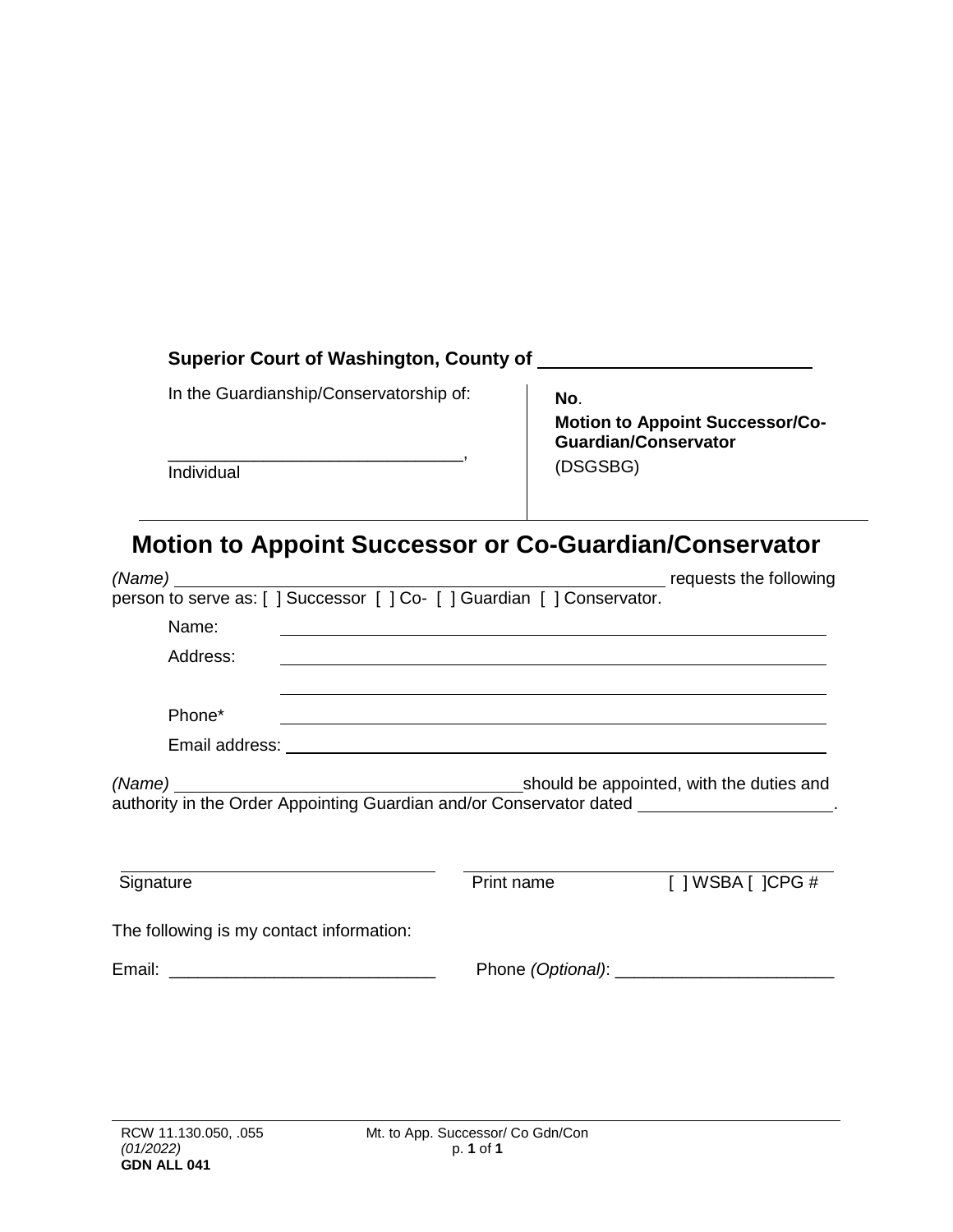### **Superior Court of Washington, County of**

| In the Guardianship/Conservatorship of: | No.                                                               |
|-----------------------------------------|-------------------------------------------------------------------|
|                                         | <b>Order Appointing Successor</b><br>or Co - Guardian/Conservator |
|                                         | RCW 11.130.055                                                    |
| Individual                              | (OR)                                                              |
|                                         | Clerk's Action: 1, 4                                              |

## **Order Appointing Successor or Co - Guardian/Conservator**

#### **1. Summary**

[ ] Does not apply.

|                                                                                                                                                                | Date co-guardian/conservator appointed:                      |                             |  |  |  |
|----------------------------------------------------------------------------------------------------------------------------------------------------------------|--------------------------------------------------------------|-----------------------------|--|--|--|
| Due date for report                                                                                                                                            |                                                              |                             |  |  |  |
| Date of next review:                                                                                                                                           |                                                              |                             |  |  |  |
| Letters expire on:                                                                                                                                             |                                                              |                             |  |  |  |
| [] Certified professional guardian (CPG) [] Public professional guardian (PUG)<br>[ ] Lay (family) guardian (LGD) [ ] Training completed [ ] Training required |                                                              |                             |  |  |  |
|                                                                                                                                                                | <b>Individual Subject to</b><br>Guardianship/Conservatorship | <b>Guardian/Conservator</b> |  |  |  |
| <b>Name</b>                                                                                                                                                    |                                                              |                             |  |  |  |
| <b>Address</b>                                                                                                                                                 |                                                              |                             |  |  |  |
| Phone*                                                                                                                                                         |                                                              |                             |  |  |  |
| <b>Email</b>                                                                                                                                                   |                                                              |                             |  |  |  |

**Facsimile**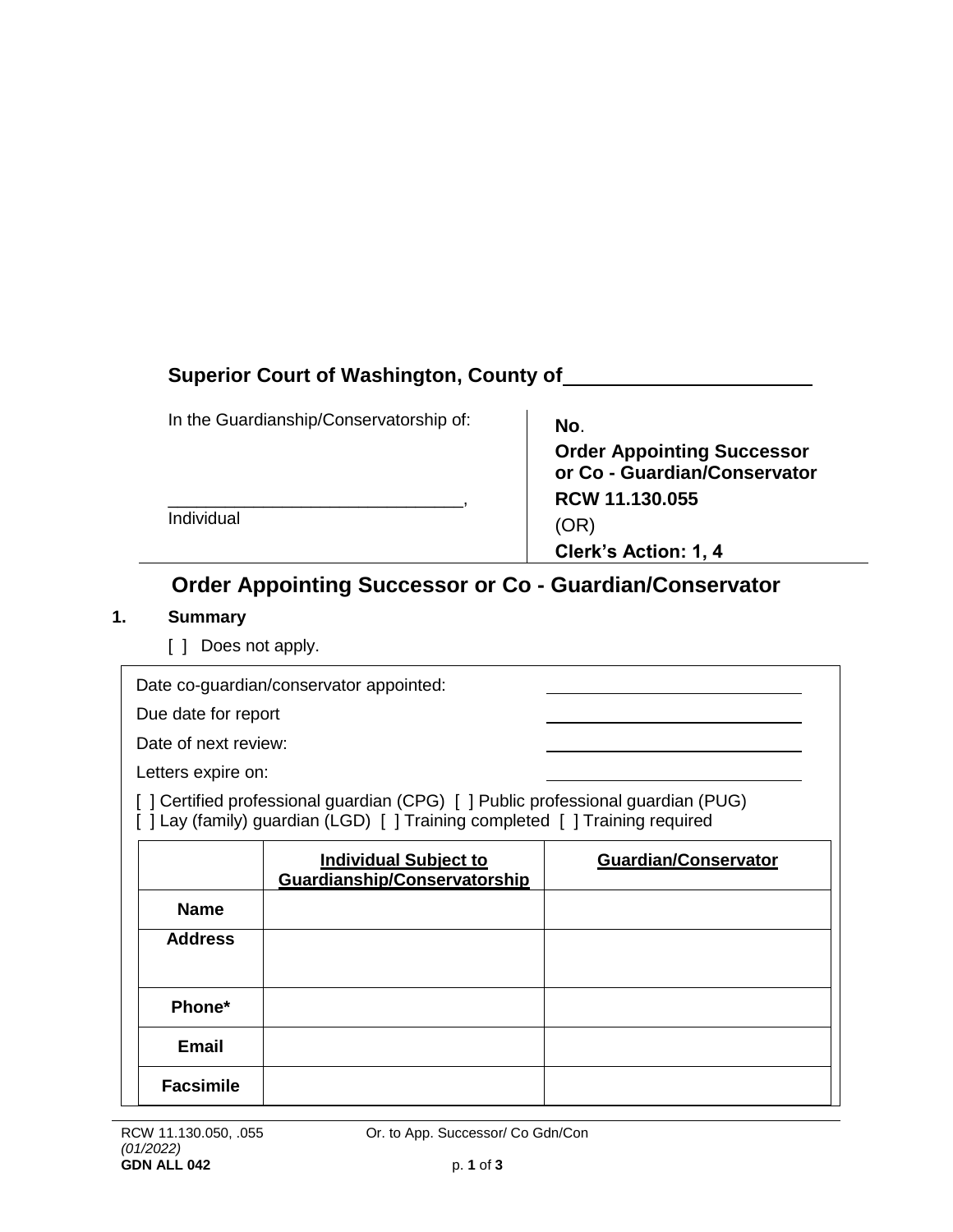#### **The court orders:**

| (Name) $\_$ | <u>__________________________________</u> is appointed<br>[] successor [] co- [] guardian [] conservator.                                   |
|-------------|---------------------------------------------------------------------------------------------------------------------------------------------|
|             | [ ] The successor guardian/conservator is appointed when the following event occurs:                                                        |
|             |                                                                                                                                             |
|             | The powers and limitations of the successor or co-guardian and/or conservator are as                                                        |
| follows:    |                                                                                                                                             |
|             | [ ] All of the powers of a guardian and/or conservator pursuant to the provisions of<br>RCW 11.130 et. seq. that are not expressly limited. |
|             |                                                                                                                                             |
|             |                                                                                                                                             |
|             | Limitations and restrictions placed on the Respondent                                                                                       |
|             | The limitations and restrictions placed on the Respondent are as follows:<br>[] To vote or hold an elected office.                          |
|             | [ ] To marry, divorce, or enter into or end a state registered domestic partnership.                                                        |
|             | [ ] To consent to or refuse medical treatment.                                                                                              |
|             |                                                                                                                                             |
|             | [] To decide who shall provide care and assistance.                                                                                         |
|             | [] To make decisions regarding social aspects of their life.<br>[ ] To possess a license to drive.                                          |
|             | [ ] To make or revoke a will.                                                                                                               |
|             | [ ] To enter into a contract.                                                                                                               |
|             | [] To appoint someone to act on their behalf.                                                                                               |
|             | [] To sue and be sued, other than through a guardian and/or conservator.                                                                    |
|             | To buy, sell, own, mortgage, or lease property.                                                                                             |
|             | [] To manage their money.                                                                                                                   |
|             |                                                                                                                                             |
|             |                                                                                                                                             |
|             |                                                                                                                                             |
|             |                                                                                                                                             |
|             | The clerk will issue letters that expire on (date) ___________to the co/successor                                                           |

acceptance of appointment and a *Designation of and Consent by In-State (Resident)*